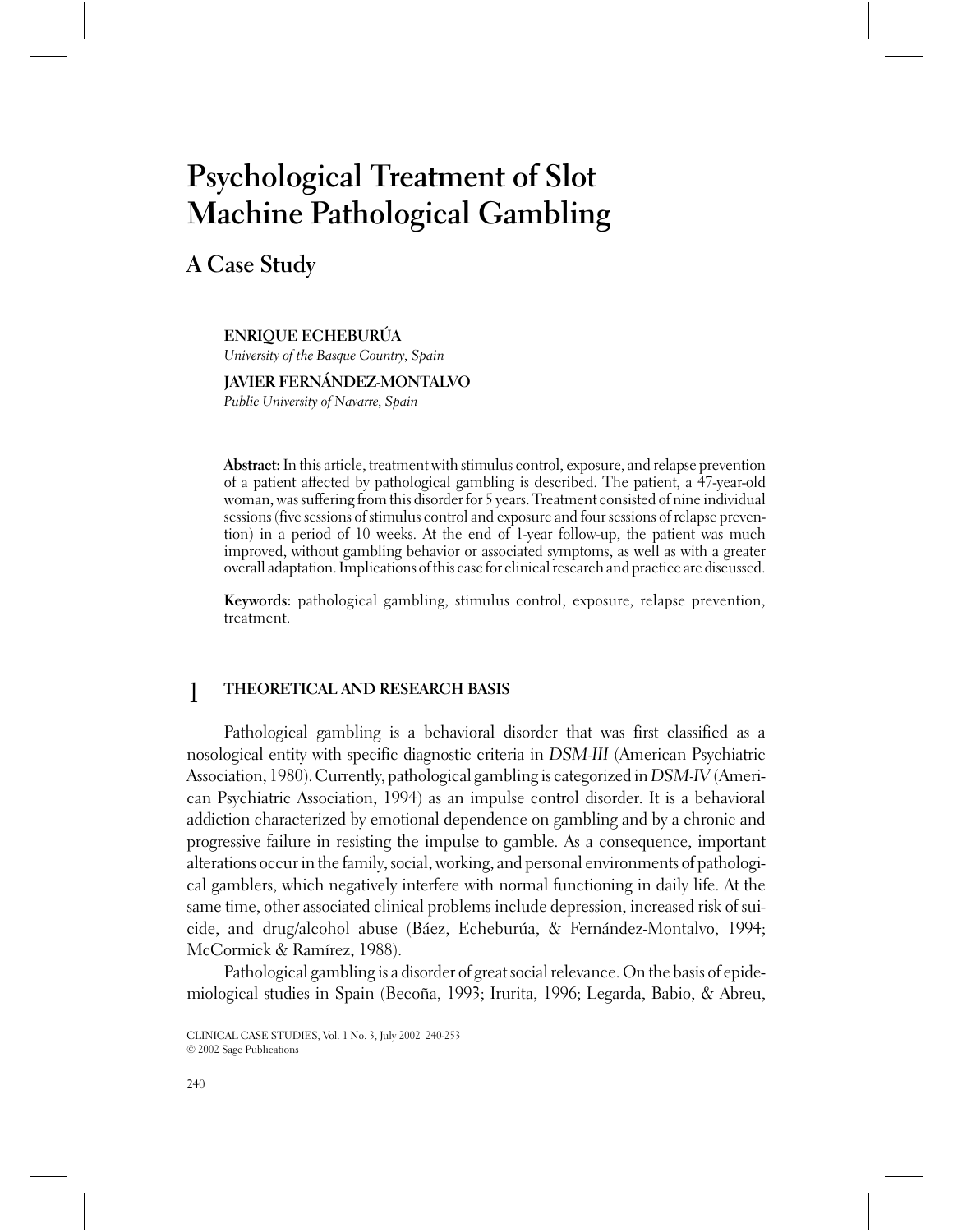1992), the prevalence rate ranges between 1% and 3% of the population, with an additional 3% to 4% of individuals at risk. Those figures are similar to those obtained in other countries (cf. Bland, Newman, Orn, & Stebelsky, 1993; Volberg & Steadman, 1988, 1989). The main therapeutic demand in our environment comes from the slot machine gamblers (Fernández-Montalvo & Echeburúa, 1997).

From a clinical point of view, the therapeutic objective in the treatment of pathological gambling, as in other addictive disorders (Echeburúa & Báez, 1994), is abstinence. As far as the effectiveness of therapy is concerned, there have been few controlled studies. Furthermore, most of the studies refer generally to combinations of techniques in which the effective component cannot be always isolated (Blaszczynski, 1985, 1993).

However, three lines of research can be delineated in the treatment of pathological gambling: imaginal desensitization—a variant of systematic desensitization—designed to cope with the psycophysiological hyperactivation (cf. Blaszczynski, McConaghy, & Frankova, 1991; McConaghy, Armstrong, Blaszczynski, & Allcock, 1983, 1988); cognitive restructuring—justified by the high number of cognitive distortions being present in the gamblers (cf. Sylvain & Ladouceur, 1997); and finally, in vivo exposure with response prevention and stimulus control—designed to face the craving for gambling and to increase expectations of self-effectiveness regarding the capacity to gambling (Echeburúa, Báez, & Fernández-Montalvo, 1996; Echeburúa, Fernández-Montalvo, & Báez, 2000). Results obtained with these techniques have been satisfactory in assessments carried out following treatment. In some cases, even a rate of 100% abstinence has been reached (cf. Echeburúa et al., 1996). However, as happens in other addictions, a substantial percentage of individuals (around one third of total) relapse in the first months after therapy. Therefore, relapse prevention is the main challenge for the treatment of addictive disorders (Echeburúa, Fernández-Montalvo, & Báez, 2001).

## 2 **CASE PRESENTATION**

The main goal of this article is to describe the psychological treatment of a woman affected by slot machine pathological gambling. The first phase of treatment consisted of stimulus control and in vivo exposure with response prevention, which, according to some previous studies (Echeburúa et al., 1996, 2000), seems to be the most adequate treatment for the initial cessation of this kind of problem. In the second phase, a strategy to maintain abstinence from gambling in the long term was implemented.

The specific focus of this case, which has been treated in a controlled clinical trial (Echeburúa et al., 2000), is related to the gender of the patient—there are few studies of women in the field of therapy of pathological gambling—and to the focus of treatment: behavioral techniques for immediate abstinence and cognitive techniques for relapse prevention.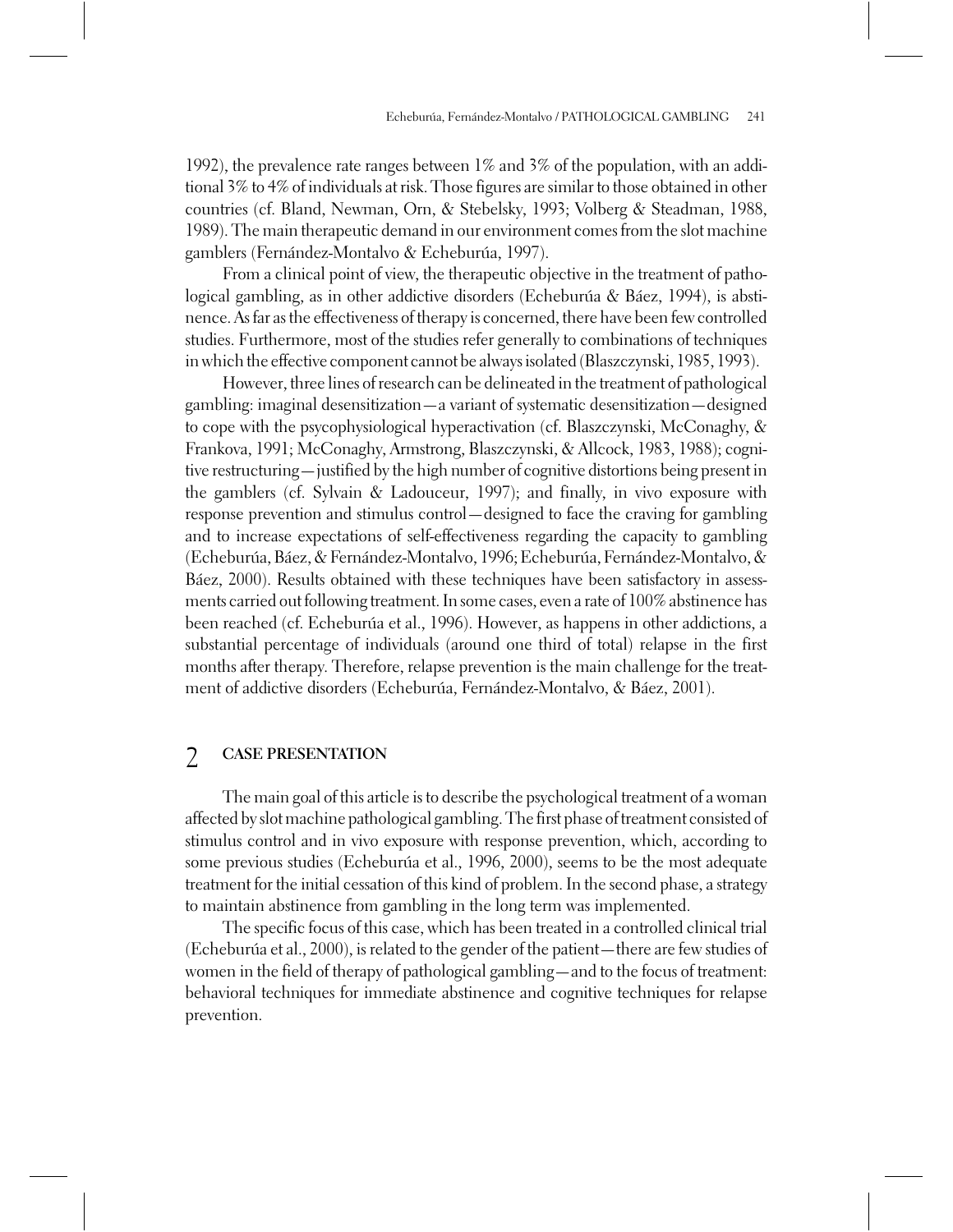The patient is a 47-year-old housewife, married for 25 years to a plumber with two daughters (23 and 20 years old) and one son (11 years old). The patient was suffering from pathological gambling for 5 years and sought treatment at the Pathological Gambling Center of Rentería (Spain) in March 1999.

# 3 **PRESENTING COMPLAINTS**

This patient plays the lottery (with an approximate weekly expenditure of \$22) and plays slot machines (approximately \$165 every week). She goes three times a week to the slot machine gallery at the hotel—never anywhere else—and spends around \$54 each day, although she does recognize that on one occasion she even managed to lose \$270. When she wins money, she does not leave the gambling area, but, instead, stays gambling longer until she loses everything. She only allows for \$1, which she keeps in a separate pocket, for the bus trip back home.

She feels depressed and ashamed because she is forced to lie. When she gets back home, she usually finds people from her town on the bus and she no longer can think up an excuse for making the trips. Moreover, when she arrives back in her town, old friends are usually at a coffee shop near the bus stop, and when she is with them, she has to think up new excuses. She is totally despaired and can no longer take it and thinks nobody believes her any more. When she is very down, she often drinks too much, "to forget it all."

At home, the situation is not any better. She is very nervous and has difficulty sleeping. When she gets home, she does not like talking nor does she feel like doing any housework. Nobody in her family knows anything about her gambling, although she does think they suspect something. On one occasion she commented to them that she had a problem but did not dare tell them the truth. She has let the house run down and even her personal appearance. Moreover, her daughters confront her because it is not possible to talk to her. Her husband, who until recently has not worried about money at home, has begun to ask her to account for her spending. She is very desperate because she has spent all of her savings. Moreover, gambling has added up to become a \$1,650 debt from a small personal loan that she can no longer meet. She has never stolen, but on some occasions has gone through the drawers in her daughters' rooms in search of money with which to gamble. Every night when she goes to bed, she thinks that she is not going to gamble the next day; however, she cannot help it. Her thoughts about gambling are continuous. The relationship with her husband is worsening. They have not had sexual relations for 2 months, because she feels incapable, and he has lost interest.

The patient insists that if her husband were to find out, he would file for divorce. She has come to the therapist's office ready to do anything she can to quit gambling because she can no longer cope with the situation she finds herself in, and she feels she is incapable of controlling it by herself.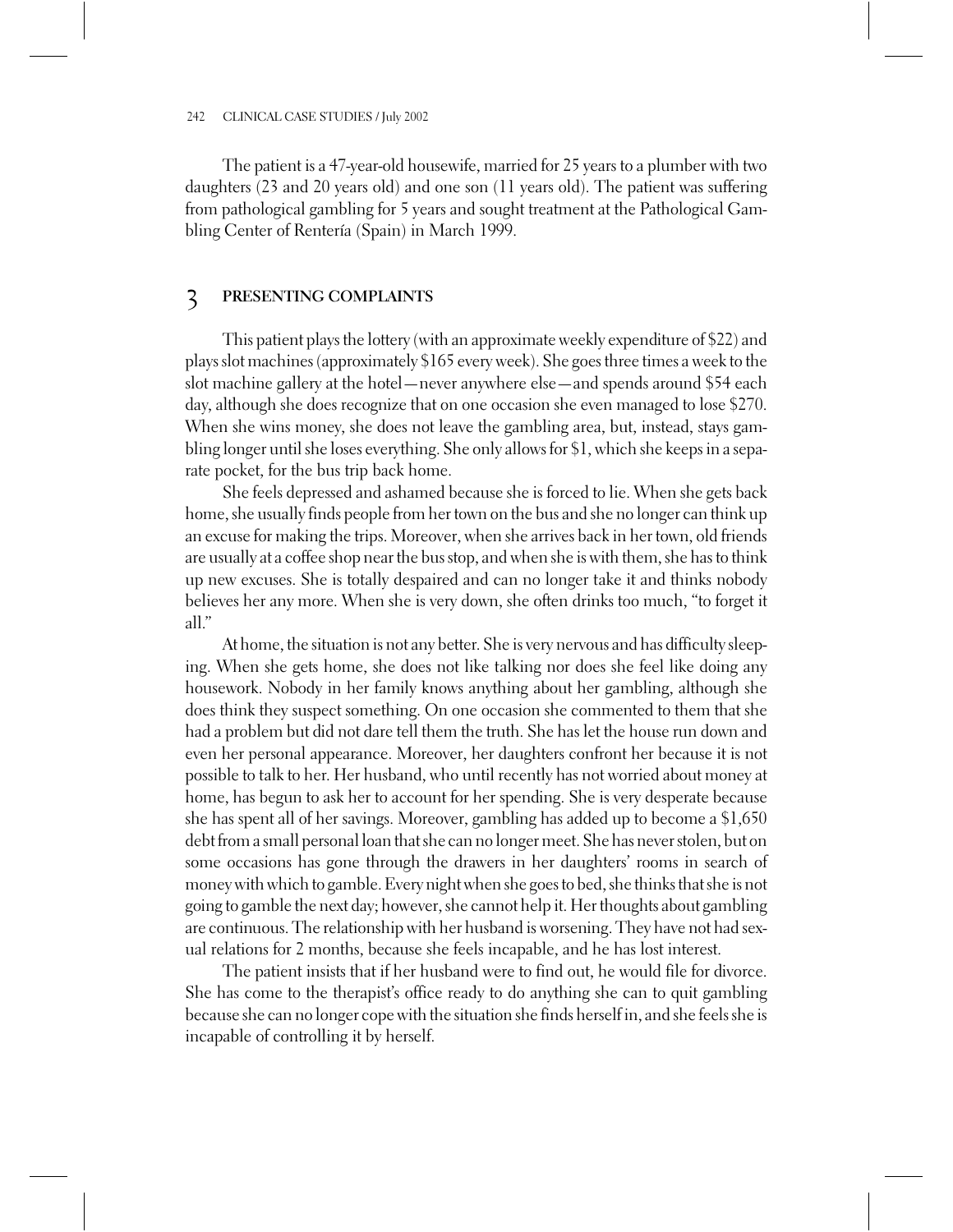# 4 **HISTORY**

The patient's gambling began approximately 10 years ago. At that time, she began to go out with her friends to horse races and bet small amounts. She never won very much but she does remember that she had a good time. At home, her husband did not know that she would go to the races, but she dreamed of hitting it big and giving him a nice surprise. Nevertheless, she never lost control with this kind of betting.

Soon afterward, she began to play football pools. She had never understood very much about football, but she read the papers carefully and, based on the standings of the team, she placed her bets. However, such gambling was to last for only a short time (around a year) because, according to her own words, she was never very "taken" by it.

Later on she took up buying lottery tickets. The weekly expenditure was around \$22, which she continues to spend to date. However, although it is a relatively large amount (approximately \$88 a month), she never got over it, but she did keep it under control.

The patient began to lost control playing slot machines. It all began 6 years ago. She was at a coffee shop waiting for a friend. While waiting, she saw how a man who was playing on a slot machine won a special prize. Ever since then, she got into the habit of spending the change from the price of coffee on slot machines. However, she became increasingly hooked and spent more and more time playing the slot machines.

As a result, she began to drift away from her friends. She preferred to be by herself so as not to be seen and to feel more at ease. At first, she would play slot machines in her hometown. However, she began to go to San Sebastian (the capital city). In this way, neighbors and people who knew her would not see her. In San Sebastian, she went to a gallery of slot machines at a well-known hotel. Since then, her behavior has grown progressively worse, and she has been spending increasing amounts of money. For example, on the same day that she came to the therapist's office for the first time, she had been gambling immediately before and wound up only with the money for a bus ticket back home.

Medical and psychological records of the patient are characteristic of a person with normal health who has not suffered any grave illness nor has undergone any operation. She never has received any psychiatric treatment before suffering from this disorder. There are also no previous psychopathological episodes or medical and/or psychological visits for this reason in the immediate family.

# 5 **ASSESSMENT**

Assessment measures were administered to the patient before beginning the initial treatment program. Three assessment sessions (1 hour each) were carried out, and the content of the therapy was explained to her. Following treatment, an assessment session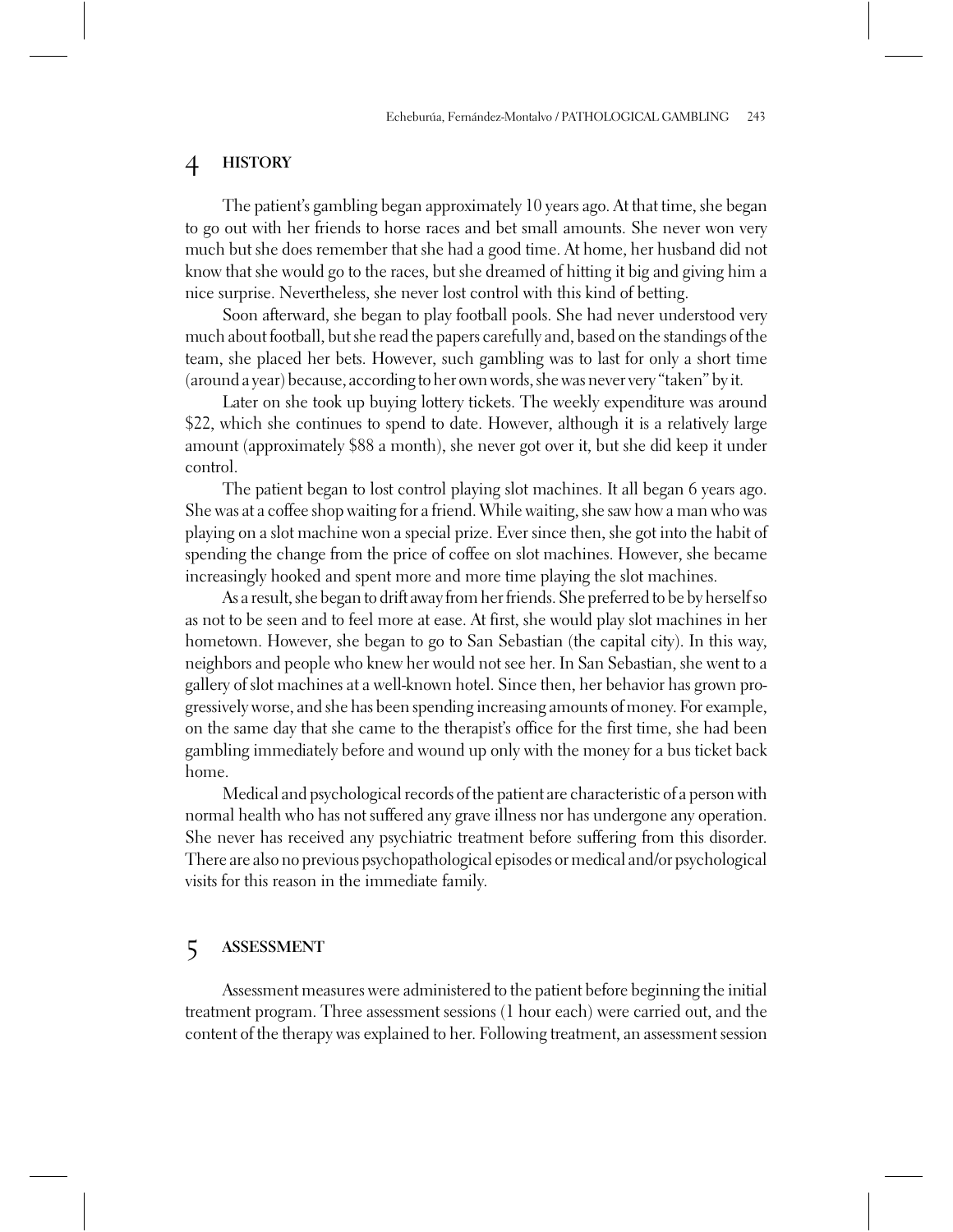was carried out to evaluate therapeutic results—the main goal of this treatment was total abstinence of gambling. This assessment session also served as the preassessment for the relapse prevention program. The following evaluations, always in the format of a personal interview, took place when the relapse prevention program was completed and in the 1-, 3-, 6-, and 12-month follow-ups. All of the assessments were conducted by an experienced clinical psychologist.

The diagnosis of pathological gambling was made following *DSM-IV* diagnostic criteria. In addition, a structured interview on gambling history was carried out (45 minutes) in the first assessment, the objective of which was to gather data related to the beginning and subsequent development of this gambling problem.

The assessment tool, related directly to pathological gambling, was the South Oaks Gambling Screen (SOGS) (Lesieur & Blume, 1987). The SOGS is a screening questionnaire composed of 20 items that are related to gambling behavior, loss of control, the sources for obtaining money, and the emotions involved. The range is from 0 to 19 and the cutoff point, which serves to identify probable pathological gamblers, is 4 in the Spanish version of Echeburúa, Báez, Fernández-Montalvo, and Páez (1994). This tool is used only in the first assessment because it is not a test sensitive to therapeutic change (Echeburúa et al., 1996).

Some relevant information about dependent variables related to gambling also were gathered: amount of money, frequency, and time dedicated weekly to gambling on the average. The patient's perception of the seriousness of the frequency, time, and money invested in gambling also was evaluated, along with frequency of thoughts about gambling and the subjective need to gamble: this is referred to as the patient's subjective indicator. Scores for each variable vary from 0 (*nothing*) to 4 (*very much*) on a Likert-type scale, and the summed total ranged from 0 to 20. These same questions also were posed to the older daughter to help confirm patient self-report. This is referred to as the family member assessment.

In addition to gambling-related measures, other psychopathological indicators usually associated with gambling were evaluated: depression (Beck Depression Inventory [BDI]), anxiety (State Trait Anxiety Inventory [STAI]), and lack of adaptation to daily life (Inadaptation Scale [IS]). Assessment strategies were used that have been shown to be sensitive to therapeutic change.

The IS (Echeburúa & Corral, 1987) reflects the extent to which gambling affects different areas of daily life: work, social life, free time, marital adjustment, and family adjustment. This tool, with 6 items that range from 0 to 5 on a Likert-type scale, also is composed of a global scale, which reflects the degree of global inadaptation to daily life. The range of the total scale is from 0 to 30 (the higher the score, the greater the inadaptation). The version used in this study is described in Fernández-Montalvo and Echeburúa (1997).

The results of pretreatment assessment are shown in Table 1.

The socioeconomic level of the patient was lower-middle class. Gambling behavior was characterized as being frequent, entailing a considerable amount of money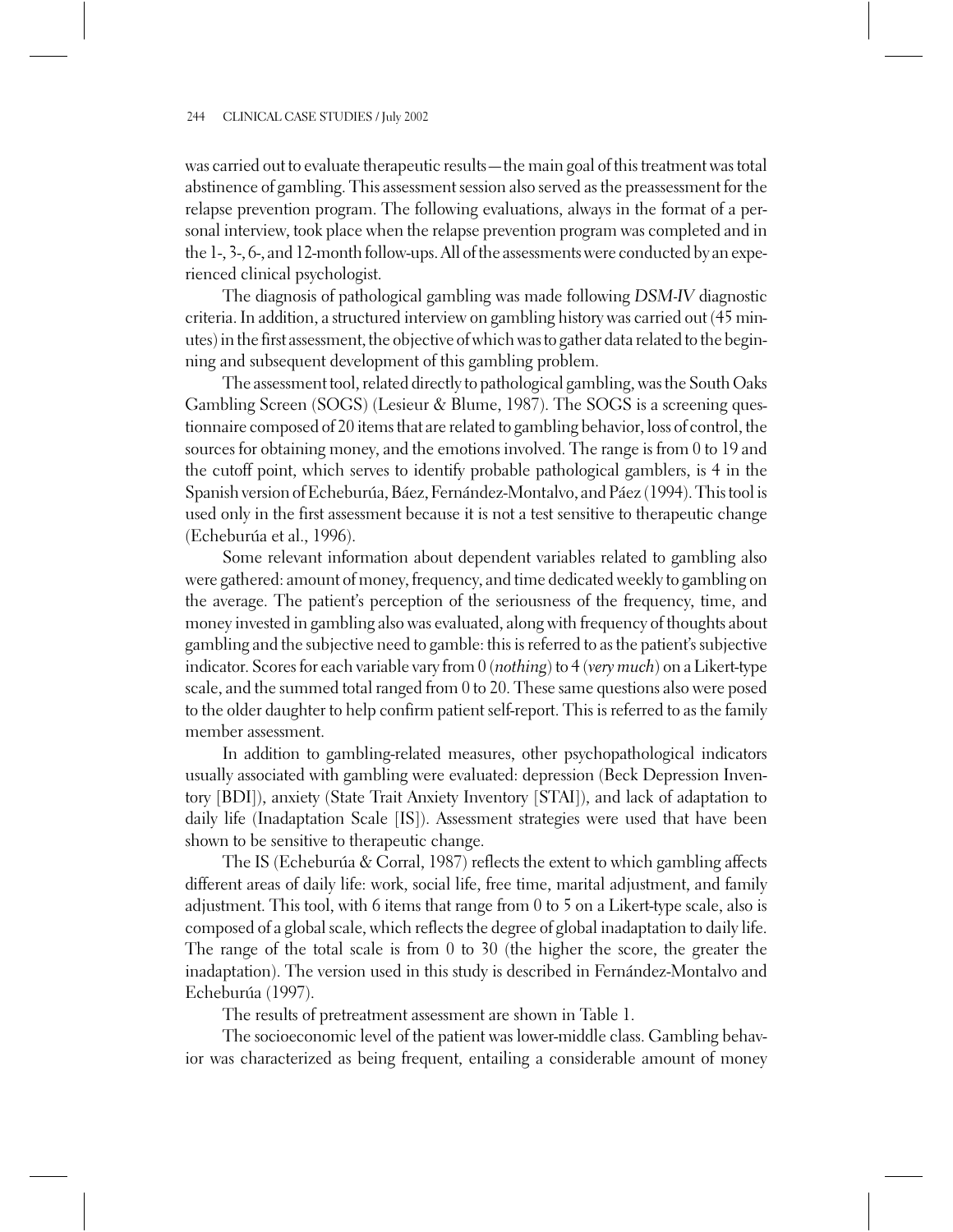| Results of 1 refleatinent Assessment                |     |
|-----------------------------------------------------|-----|
| Gambling variables                                  |     |
| South Oaks Gambling Screen (SOGS) (range $= 0.19$ ) | 11  |
| Subjective indicator (range $= 0-20$ )              | 16  |
| Family assessment (range $= 0-20$ )                 | 16  |
| Gambling frequency (days/week)                      |     |
| Money invested in gambling (\$/week)                | 165 |
| Time invested in gambling (hours/week)              | 6   |
| Psychopathological variables                        |     |
| Anxiety (STAI-S) (range $= 0.60$ )                  | 35  |
| Depression (BDI) (range $= 0.63$ )                  | 29  |
| Inadaptation $(IS)$ (range = 0-30)                  | 21  |
|                                                     |     |

#### **TABLE 1 Results of Pretreatment Assessment**

NOTE: STAI-S = State Trait Anxiety Inventory; BDI = Beck Depression Inventory; IS = Inadaptation Scale.

spent, and involving a substantial amount of time. Moreover, the patient was heavily in debt (\$1,650).

From a psychopathological point of view, the patient was characterized as being anxious, with relevant depressive symptoms and with important negative consequences in daily life.

# 6 **CASE CONCEPTUALIZATION**

#### **EXPLANATORY HYPOTHESIS AND MOTIVATION FOR TREATMENT**

Following assessment, the therapist explained to the patient and her eldest daughter (who was going to act as a co-therapist) the characteristics of pathological gambling behavior, the mechanism for acquiring it, how it was being maintained in this case, the nature of the treatment, as well as the proposed therapeutic goal: total abstinence from gambling. This was the most suitable for a pathological gambler (Fernández-Montalvo & Echeburúa, 1997).

The first treatment session served to motivate the patient and was designed to ensure adherence to therapeutic prescriptions. The initial motivation in this case came from family pressure and the patient's immediate social surroundings. It was becoming increasingly difficult to hide her gambling problem, as she felt out of control.

As a way to get her actively involved in the treatment and to motivate her to change, it was suggested that the patient inform her husband and her elder daughters about the existing problem and her firm commitment to change. The therapist offered to talk to them later on to clear up any doubts and to give them any necessary support.

The patient was seen as an impulsive and emotionally unstable person. Her slide into gambling was gradual, going from one kind of game to another until she was faced with her uncontrollable gambling urge with slot machines. At first, gambling was of a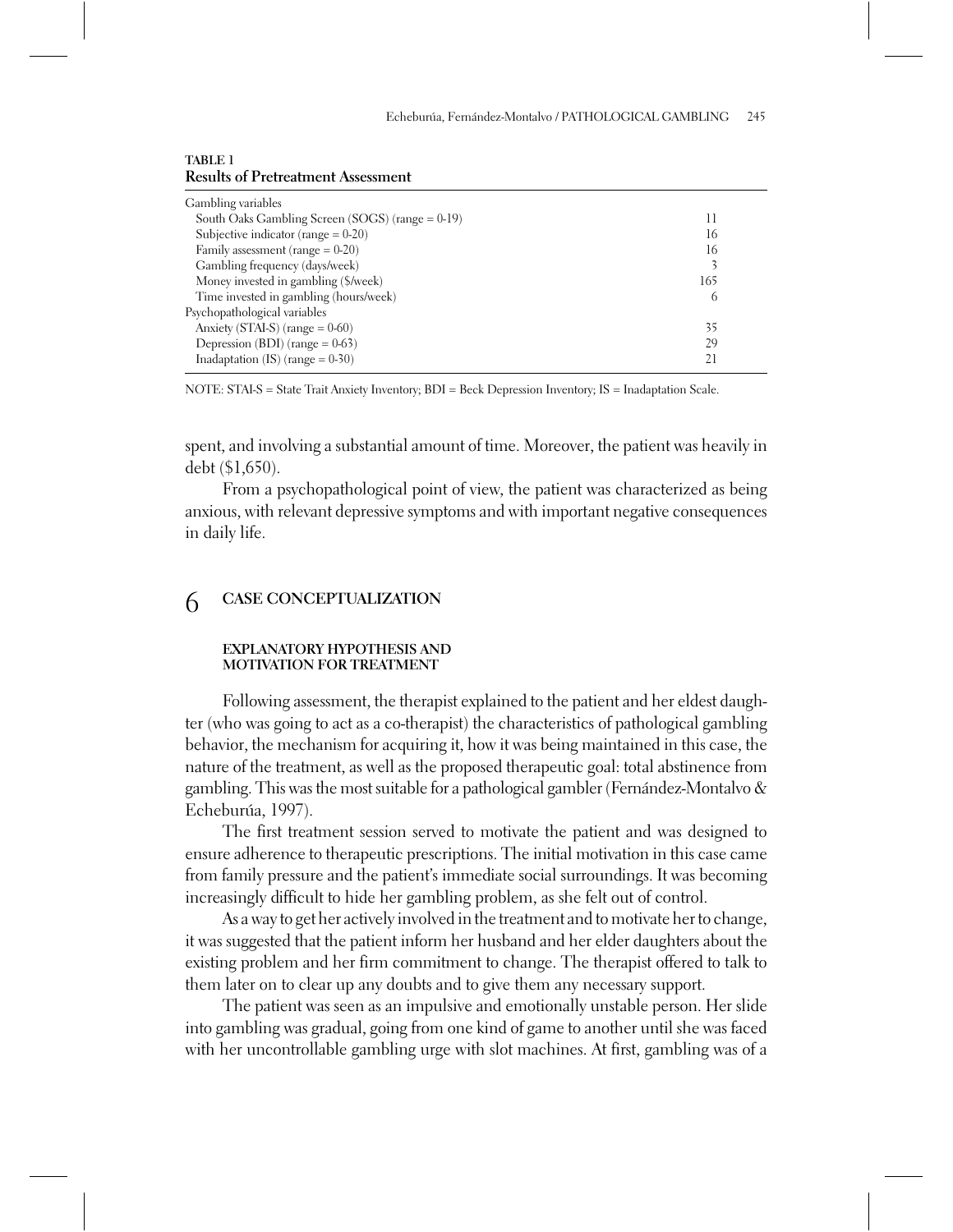merely social and recreative nature; she gambled with her friends to pass the time away. However, the casual observation of how a slot machine player won a jackpot led her to have expectations that in this way she too could win a jackpot. She began to bet more often. Her previous gambling habit was already considerable and she preferred to do it alone. However, she did meet sporadically with three gamblers, who were recent acquaintances. In fact, she gradually withdrew from her prior circle of friends and dedicated more and more time to gambling. Within a short period of time, the only thing that was exciting to her was being in front of a slot machine. The discriminative stimuli that triggered off gambling behavior increased gradually until she totally lost control.

The treatment plan, as well as its overall guidelines, was explained to the patient and her daughter. It was emphasized that the only way to overcome the addiction was by controlling the stimuli, with the help of regular exposure to slot machines, without actually playing. The tasks were initially to be troublesome, but the therapist, in order to motivate the patient, proposed to her that the program would be gradual. He would teach her some skills to confront such initial discomfort and be at her disposition should anything negative happen. Likewise, he was going to draw up a subsequent plan to prevent any relapses.

## **TREATMENT SELECTION**

The therapist who carried out the assessment and treatment of the patient is a clinical psychologist with 6 years of experience in cognitive-behavioral treatment of pathological gambling. The treatment, including assessment, lasted for 3 months (three assessment sessions and nine weekly therapeutic sessions). The therapeutic techniques used were as follows.

*Stimulus control and gradual in vivo exposure with response prevention*. Stimulus control refers basically to maintaining control of money (not taking money or credit cards with her, except what is strictly necessary; reporting all expenses to a relative; managing income, etc.) and to avoiding situations or routes of risk as well as gambling friends. As treatment advanced, control of stimuli was gradually faded, except the avoidance of gambling friends.

Gradual in vivo exposure with response prevention forced the patient to experience the desire to gamble and to learn how to resist this desire in a gradually more selfcontrolled manner. The aim of systematic exposure to cues and situations of risk was to make these cues lose their power to induce urges and gambling behavior. The exposure task took place 6 days a week for a minimum time of 15 to 20 minutes. The patient could not drink alcohol or use other drugs during the exposure tasks. These techniques are presented in Table 2.

The aforementioned two techniques were used sequentially in an individual therapy format. Stimulus control can stop gambling behavior, but if planned exposure is not carried out, probability of relapse in the relatively near future is greater. A detailed diary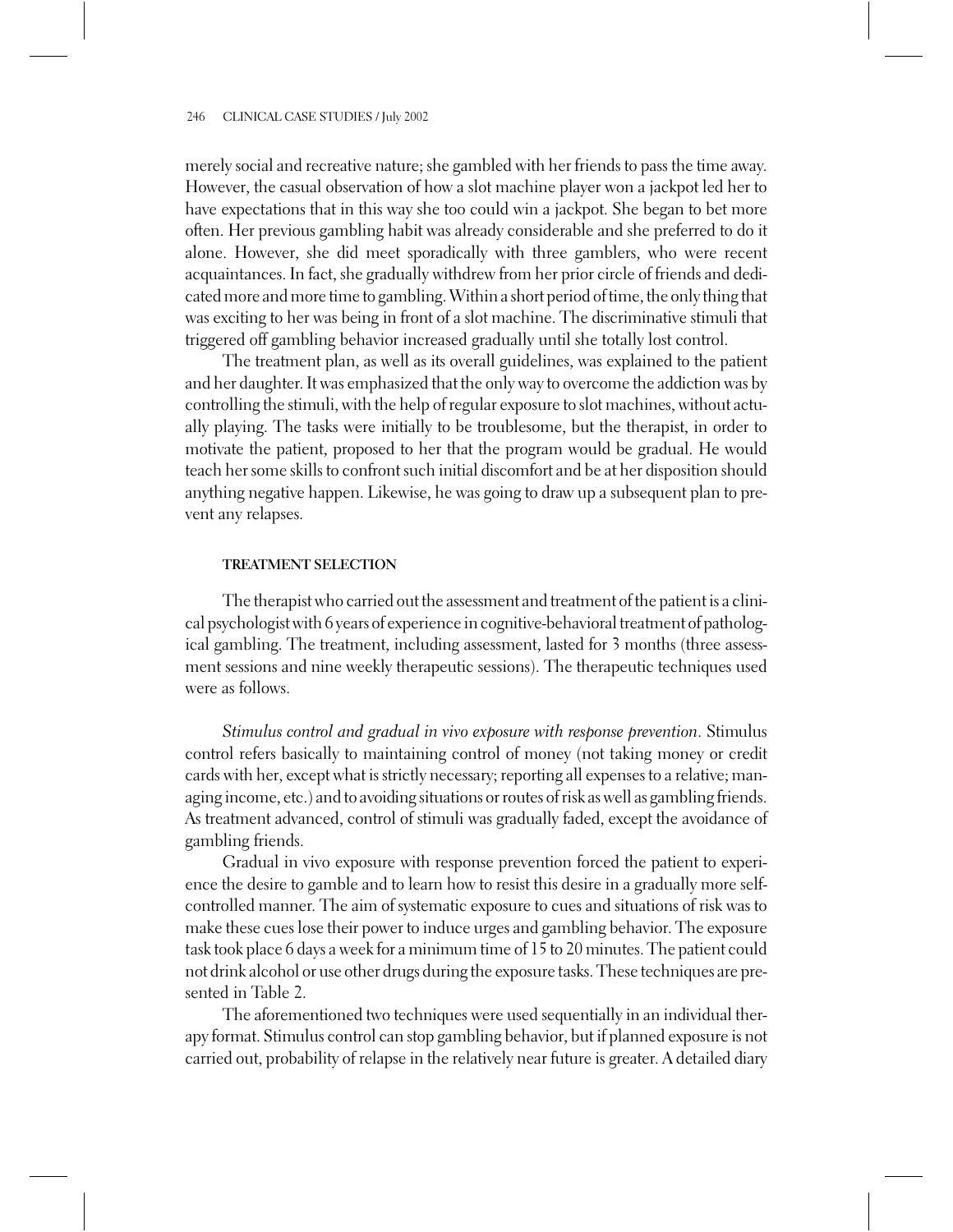| Exposure    | Characteristic                                                                                                                                                                                  |  |  |  |  |  |
|-------------|-------------------------------------------------------------------------------------------------------------------------------------------------------------------------------------------------|--|--|--|--|--|
| First week  | The co-therapist (a relative or a close friend) is together with the patient when she is exposed to a<br>slot machine.                                                                          |  |  |  |  |  |
|             | Patient does not take any money.                                                                                                                                                                |  |  |  |  |  |
| Second week | The co-therapist goes with the patient to the locale of gambling but stays out waiting for her when<br>she is carrying out exposure. The patient takes only some coins to pay for a soft drink. |  |  |  |  |  |
| Third week  | The co-therapist stays at home when the patient goes to her locale of gambling for exposure. If the<br>patient is in a jam, she can phone the co-therapist.                                     |  |  |  |  |  |
|             | The patient takes a restricted amount of money.                                                                                                                                                 |  |  |  |  |  |
| Fourth week | The co-therapist does not take part any longer in the exposure task. Patient can take money without<br>any restriction.                                                                         |  |  |  |  |  |

**TABLE 2 Characteristics of Exposure in Pathological Gambling**

of the sessions, along with the corresponding homework, is included in Fernández-Montalvo and Echeburúa (1997).

*Relapse prevention*. The first goal of this program was to train the patient to identify high-risk situations for relapse; the second goal was to provide her adequate strategies for coping with problematic situations. In this way, the patient learned to identify and discriminate risk situations that could lead to an initial lapse in gambling. The usual highrisk situations considered were social pressure, negative emotional states (e.g., anxiety, depression, and anger), and interpersonal conflicts. These three situations were the main risk factors for relapse (cf. Marlatt & Gordon, 1985).

However, the program also included confrontation of the patient with specific high-risk situations, as well as an educational intervention about some factors that would specifically contribute to relapse in pathological gamblers (Fernández-Montalvo, Echeburúa, & Báez, 1999): alcohol abuse, irrational expectations about gambling, lack of financial planning, lack of pleasure in activities, and so on. Finally, an individualized exposure program for high-risk situations was developed and carried out. The goal of exposure was to practice confrontation strategies in a systematic way to increase selfefficacy expectations.

# 7 **COURSE OF TREATMENT AND ASSESSMENT OF PROGRESS**

#### **COURSE OF TREATMENT**

#### **Stimulus Control**

The first treatment session was dedicated to organizing stimulus control. The patient's eldest daughter was chosen as a co-therapist, who at the outset was surprised at the seriousness of her mother's problem. However, she clearly could perceive that some-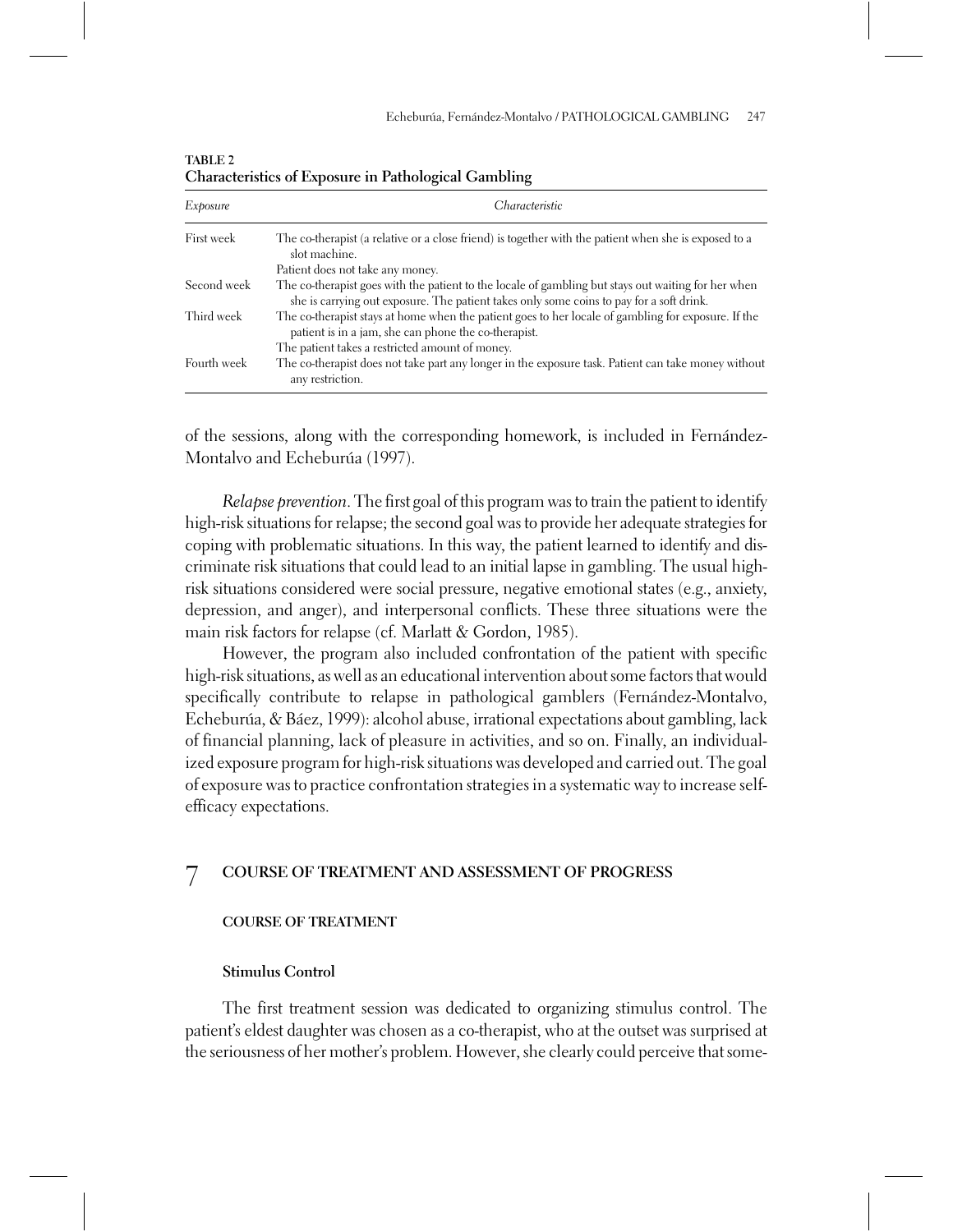thing was happening to her mother. In this way, the daughter gained control of the money (credit cards, pocket money, etc.), and the patient only received just the money for daily shopping. Nevertheless, the patient later had to account for all of the money she had spent from shopping receipts. On the other hand, the patient was told not to loiter in bars with slot machines and to avoid contact with friends who gambled.

Likewise, a list of pending debts was drawn up and a realistic plan to pay them back was established, strengthening the patient's responsibility to pay them. In this way, the patient reached an agreement with her creditors, with the express request that they should never lend her any money on any other occasion.

#### **Stimulus Control and Gradual In Vivo Exposure With Response Prevention**

In the second session, the patient came to the office with renewed hope. She had managed to fulfill all therapeutic prescriptions and, for the first time in a long while, had spent one whole week without gambling. Such headway was later confirmed by the cotherapist. To that end, with the goal of reinforcing the period of abstinence achieved, it was decided to continue with stimulus control along the same lines as in the previous session. In this session, an exposure technique was begun, and it was explained both to the patient and the co-therapist what type of corresponding tasks were to be carried out in the first week of exposure (see Table 2). The patient had to enumerate exposure tasks carried out on a record sheet.

In the third session, the patient continued to avoid gambling and did not present any problem with exposure tasks. Nevertheless, during this week there was a slight worsening in her mood. It was noted that the patient, after giving up her gambling, had many free hours on her hands that she previously had dedicated to gambling and now did not know what to do with that time. Indeed, she spent the whole afternoon watching television and, as a result, her negative mood, as well as her thoughts on gambling, increased. Thus, a list of possible reinforcing and alternative activities to replace gambling was drawn up (to go for walks with friends, get exercise, sewing, attending a computer science class, etc.), with the goal that the patient should do them, thereby limiting risk of relapse.

Concurrently, stimulus control began to be faded. The patient now received a fixed sum of money as a weekly shopping allowance, with the goal of strengthening her responsibility in administering the allotted money. Nevertheless, it was still necessary for all of the expenditure to be accounted for by the co-therapist, and the patient was not allowed to be in contact with her gambling friends. Likewise, the exposure program corresponding to the second week was continued (see Table 2).

In the fourth and fifth sessions, gradual fading of stimulus control was continued due to the fact that the patient was feeling better and avoided gambling. Also, she had begun swimming at the municipal swimming pool during her free hours and felt more relaxed. She continued with exposure tasks (corresponding to weeks 3 and 4, respectively) with an ever-increasing amount of money at her disposal. When the patient com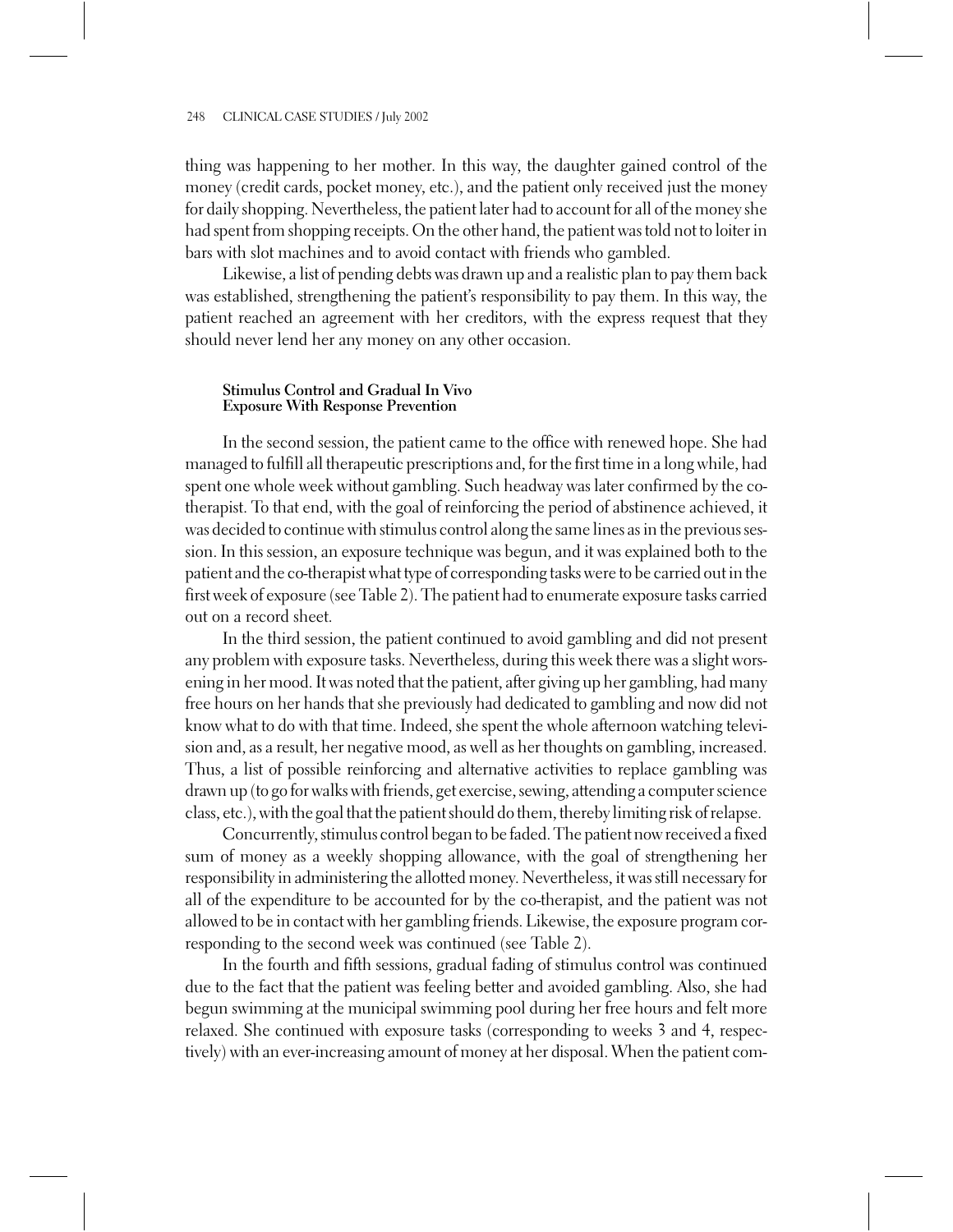pleted the entire exposure program without any considerable discomfort, it was deemed to have ended.

#### **Relapse Prevention**

In the subsequent sessions (from sixth to ninth), after undergoing a midtreatment evaluation, treatment directed to relapse prevention was initiated, this time without the co-therapist. In these sessions, coping skills to deal with main risk situations were provided: bad mood, interpersonal difficulties, social pressure, alcoholic drinks, money management, and so forth.

In the sixth session, main situations in which a relapse could occur were identified, as well as the patient's skills to cope with them adequately. Likewise, there was a training session in relaxing techniques, with the goal of preventing the high level of anxiety from turning into a situation that could lead to relapse.

In the seventh session, dedicated to interpersonal problems, the patient was taught how to cope with usual difficulties in everyday life. Likewise, the patient was informed about risk of excessive drinking for relapse in pathological gambling, but counseling was sufficient and a specific training program for controlled drinking was not required.

Session eight was dedicated to dealing with social pressure. The patient was trained in an assertive way to refuse invitations for gambling, as well as strategies to deal with this situation by using appropriate social skills. At this point, the patient was at increased risk for relapse because she had paid up her gambling debts (Fernández-Montalvo et al., 1999). Therefore, being able to refuse given her access to additional money was critical.

Finally, in session nine, the patient was prepared to cope with negative emotional states. Specifically, a cognitive intervention to restructure irrational thoughts related to negative mood was implemented. Special emphasis was placed on putting into practice fun and social activities to restart a satisfactory everyday lifestyle.

#### **ASSESSMENT OF PROGRESS**

In this study, therapeutic success was defined as total abstinence from gambling. Concurrently, mood improved everyday life. Table 3 documents progress at different points in the treatment.

As can be seen in Table 3, stimulus control and in vivo exposure with response prevention contributed to total abstinence from gambling. Associated variables reflect improvement as well.

# 8 **COMPLICATING FACTORS**

In this case, the therapist could not have the patient's husband as co-therapist because he was not informed at all about his wife's illness and she did not dare to let him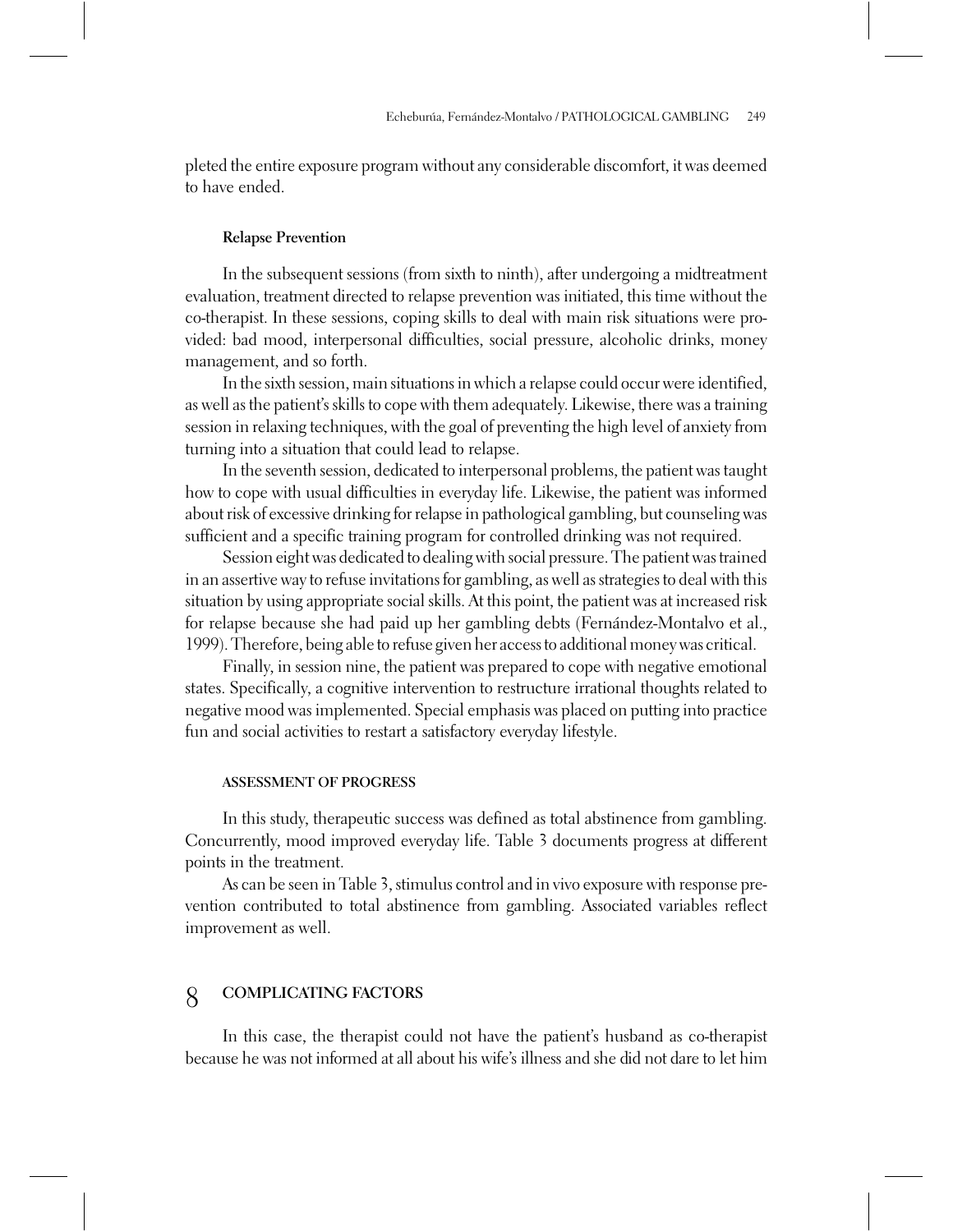| Variable             |     | Pretreatment Intratreatment Postreatment 1 Month 3 Months 6 Months 12 Months |    |  |  |
|----------------------|-----|------------------------------------------------------------------------------|----|--|--|
| Subjective indicator | 16  |                                                                              |    |  |  |
| Family assessment    | 16  |                                                                              |    |  |  |
| Gambling frequency   |     |                                                                              |    |  |  |
| Money spent $(\$)$   | 165 |                                                                              |    |  |  |
| Time invested        |     |                                                                              |    |  |  |
| Anxiety (STAI-S)     | 35  |                                                                              | 14 |  |  |
| Depression (BDI)     | 29  |                                                                              |    |  |  |
| Inadaptation (IS)    |     |                                                                              |    |  |  |

**TABLE 3 Results of Treatment**

NOTE: STAI-S = State Trait Anxiety Inventory; BDI = Beck Depression Inventory; IS = Inadaptation Scale.

know, for fear of his divorcing her. Therefore, the patient's daughter, in spite of not being as adequate a potential co-therapist as the husband, was chosen as alternative co-therapist.

A complicating factor for the long-term improvement was the patient's poor repertoire of reinforcing behaviors alternative to gambling. It was difficult to involve the patient in other hobbies other than gambling in order to motivate her for everyday life and to prevent relapse.

# 9 **FOLLOW-UP**

Once treatment was completed with a program for relapse prevention, abstinence from gambling remained on course, and progressive improvement in associated variables was observed at the 1-year follow-up. In addition, the patient looked better, was concerned about her personal appearance, and was more diligent about household matters. The couple's relationship had improved and she had gone back to her former, nongambling friends.

# 10 **TREATMENT IMPLICATIONS OF THE CASE**

In this case, the cognitive-behavioral treatment of a woman diagnosed with pathological gambling disorder has been presented. As this addiction affects more men and as women are more reluctant to recognize the problem and search for therapeutic help, it is rare to find a scientific bibliography on descriptions of clinical treatment of women. The nature of the symptoms presented in this case includes the basic characteristics of pathological gambling behavior: loss of control, alteration of family and social life, incessant lying, personal negligence, and so forth.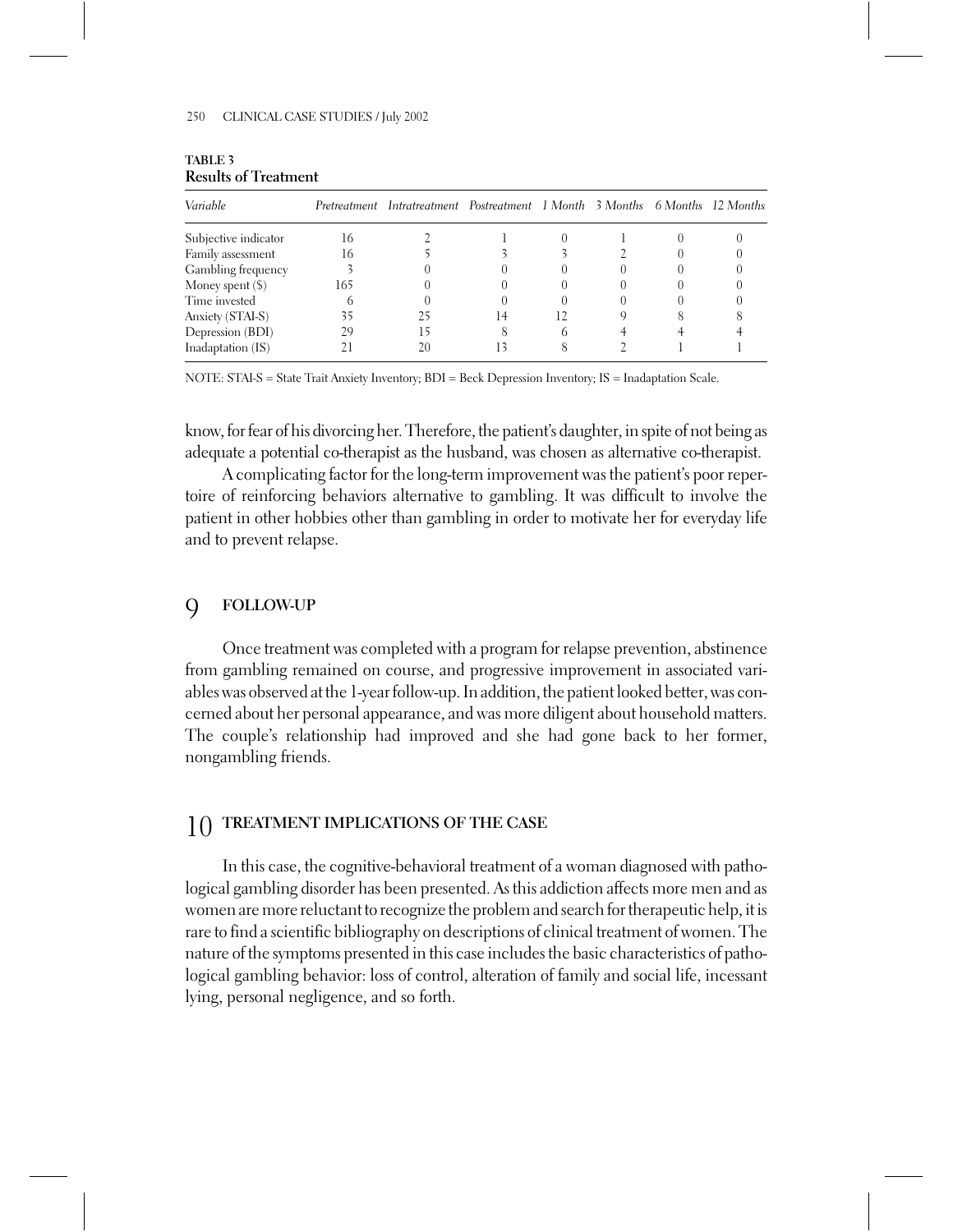The treatment of pathological gambling has, in the first instance, the goal of helping the patient achieve abstinence and get back in control of her life, and, second, to teach suitable strategies to cope with difficult situations where there is a risk of relapse. In this sense, exposure treatment, initially used in the field of anxiety disorders, has begun to be used recently in different clinical trials. As for addictive behavior in particular, results gained from this technique to cope with craving, used together with stimulus control, have been shown to be clearly encouraging in achieving the goal of abstinence. In the case presented, the patient achieved abstinence by applying these two techniques. Our results match those obtained in two previous studies from our group (Echeburúa et al., 1996, 2000). Therefore, the combination of these two techniques can be considered, at this time, a primary treatment of choice to achieve cessation of gambling behavior, as well as improvement in the associated variables.

In addition, application of a specific relapse prevention strategy is most useful to ensure maintenance of the positive results over the long run. There is the question of helping the patient identify the main situations where there could be a risk of relapse, of giving her more suitable strategies to confront the addiction, and, in the very end, to put to the test the strategies learned in the therapist's office by using controlled exposure in real-life situations where there might be a risk (Marlatt & Gordon, 1985). Relapse prevention strategies have been shown to be useful in the case of pathological gambling (Echeburúa et al., 2000).

In any case, from the point of view of cost and benefit, the program described is brief (only 12 hours of therapist-patient contact over a total period of 3 months), it is well structured, and has been shown to be effective over time.

# 11 **RECOMMENDATIONS TO CLINICIANS AND STUDENTS**

Clinicians and students interested in the treatment of pathological gambling should consider the main following points:

- 1. Develop strategies of motivation for therapeutic change because this point may be more important than treatment in itself.
- 2. Use strict stimulus control in the first phase of therapy. In this way, the patient can avoid gambling and learn how to cope with high-risk situations.
- 3. Involve exposure, in the second phase of therapy, as the choice treatment to cope with craving and resist the desire to gamble.
- 4. Provide, after initial treatment, adequate strategies to cope with problematic situations to prevent relapse and to maintain therapeutic success in the long term.

Future research should concentrate on determining the specific weight of the components of this program.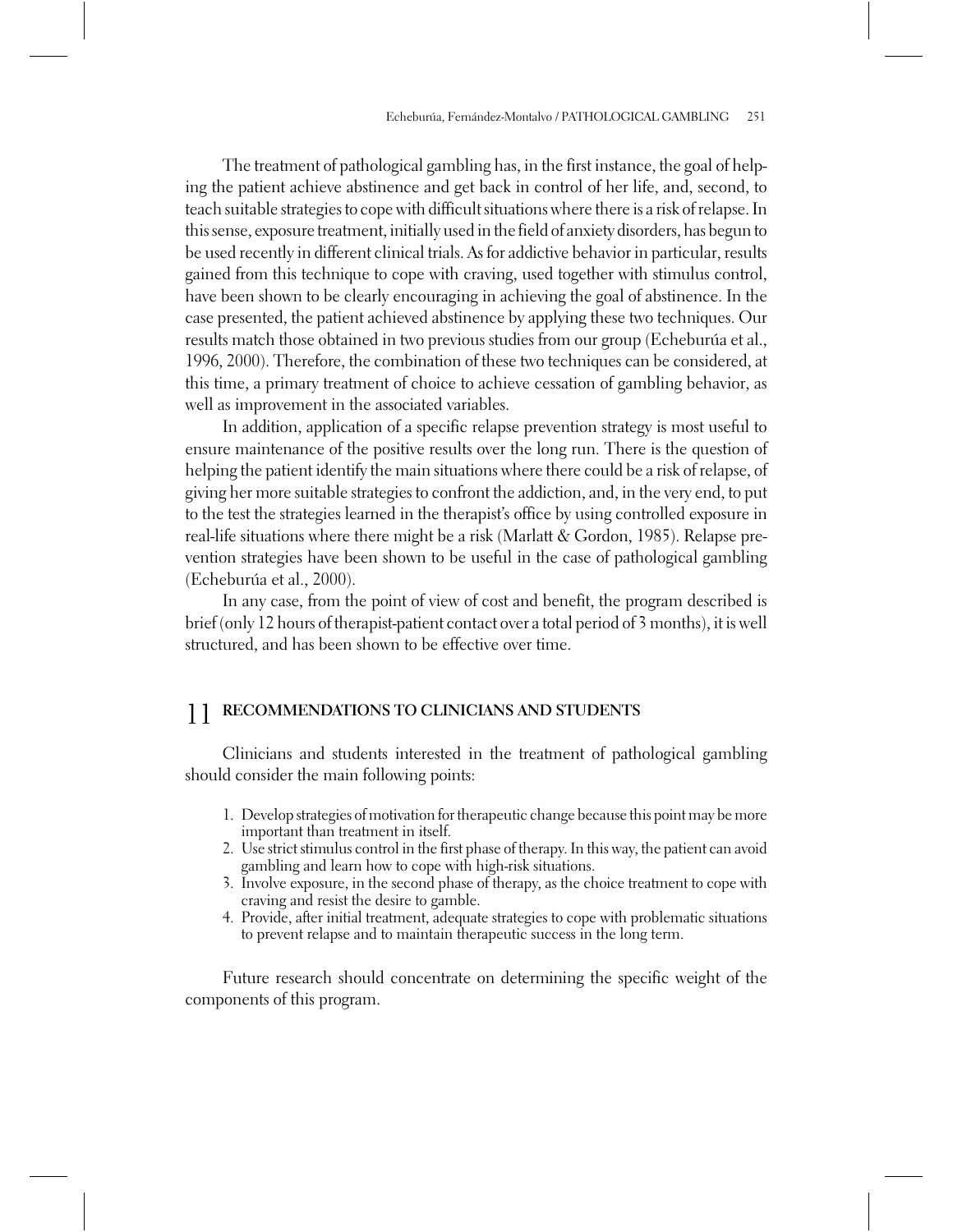### **REFERENCES**

- American Psychiatric Association. (1980). *Diagnostic and statistical manual of mental disorders* (3rd ed.). Washington, DC: Author.
- American Psychiatric Association. (1994). *Diagnostic and statistical manual of mental disorders* (4th ed.). Washington, DC: Author.
- Báez, C., Echeburúa, E., & Fernández-Montalvo, J. (1994). Características demográficas, de personalidad y psicopatológicas de los jugadores patológicos de máquinas tragaperras en tratamiento: un estudio descriptivo [Demographic, personality and psychopathological characteristics of slot-machine pathological gamblers in treatment: A descriptive study]. *Clínica y Salud*, *5*, 289-305.
- Becoña, E. (1993). *El juego compulsivo en la comunidad autónoma gallega* [Pathological gambling in Galicia]. Santiago de Compostela, Spain: Xunta de Galicia.
- Bland, R. C., Newman, S. C., Orn, H., & Stebelsky, G. (1993). Epidemiology of pathological gambling in Edmonton. *Canadian Journal of Psychiatry*, *38*, 108-112.
- Blaszczynski, A. P. (1985, December). A winning bet: Treatment for compulsive gambling. *Psychology Today*, 38-46.
- Blaszczynski, A. P. (1993). Juego patológico: una revisión de los tratamientos [Pathological gambling: A review of treatments]. *Psicología Conductual*, *1*, 409-440.
- Blaszczynski, A., McConaghy, N., & Frankova, A. (1991). Control versus abstinence in the treatment of pathological gambling: A two to nine year follow-up. *British Journal of Addictions*, *86*, 299-306.
- Echeburúa, E., & Báez, C. (1994). Tratamiento psicológico del juego patológico [Psychological treatment of pathological gambling]. In J. L. Graña (Ed.), *Conductas adictivas: teoría, evaluación y tratamiento* [Addictive behaviors: Theory, assessment and treatment]. Madrid: Pirámide.
- Echeburúa, E., Báez, C., & Fernández-Montalvo, J. (1996). Comparative effectiveness of three therapeutic modalities in the psychological treatment of pathological gambling: Long-term outcome. *Behavioural and Cognitive Psychotherapy*, *24*, 51-72.
- Echeburúa, E., Báez, C., Fernández-Montalvo, J., & Páez, D. (1994). Cuestionario de Juego Patológico de South Oaks (SOGS): validación española [South Oaks Gambling Screen: Spanish validation].*Análisis y Modificación de Conducta*, *20*, 769-791.
- Echeburúa, E., & Corral, P. (1987). *Escala de Inadaptación* [Inadaptation Scale]. Unpublished manuscript.
- Echeburúa, E., Fernández-Montalvo, J., & Báez, C. (2000). Relapse prevention in the treatment of slot machine pathological gambling: Long-term outcome. *Behavior Therapy*, *31*, 351-364.
- Echeburúa, E., Fernández-Montalvo, J., & Báez, C. (2001). Predictors of therapeutic failure in pathological gamblers following behavioural treatment. *Behavioural and Cognitive Psychotherapy*, *29*, 369-373.
- Fernández-Montalvo, J., & Echeburúa, E. (1997). *Manual práctico del juego patológico. Ayuda para el paciente y guía para el terapeuta* [Practical handbook of pathological gambling]. Madrid: Pirámide.
- Fernández-Montalvo, J., Echeburúa, E., & Báez, C. (1999). Las recaídas en el juego patológico: un estudio de las situaciones precipitantes [Relapses in pathological gambling: A study of trigger situations]. *Revista de Psicopatología y Psicología Clínica*, *4*, 115-121.
- Irurita, I. M. (1996).*Estudio sobre la prevalencia de los jugadores de azar en Andalucía* [Prevalence of pathological gambling in Andalucia]. Sevilla: Comisionado para la Droga. Consejería de Asuntos Sociales. Junta de Andalucía.
- Legarda, J. J., Babio, R., & Abreu, J. M. (1992). Prevalence estimates of pathological gambling in Seville (Spain). *British Journal of Addictions*, *87*, 767-770.
- Lesieur, H. R., & Blume, S. B. (1987). The South Oaks Gambling Screen (SOGS). A new instrument for the identification of pathological gamblers. *American Journal of Psychiatry*, *144*, 1184-1189.
- Marlatt, G. A., & Gordon, J. R. (Eds.). (1985).*Relapse prevention: Maintenance strategies in addictive behavior change*. New York. Guilford.
- McConaghy, N., Armstrong, M. S., Blaszczynski, A., & Allcock, C. (1983). Controlled comparison of aversive therapy and imaginal desensitization in compulsive gambling.*British Journal of Psychiatry*, *142*, 366-372.